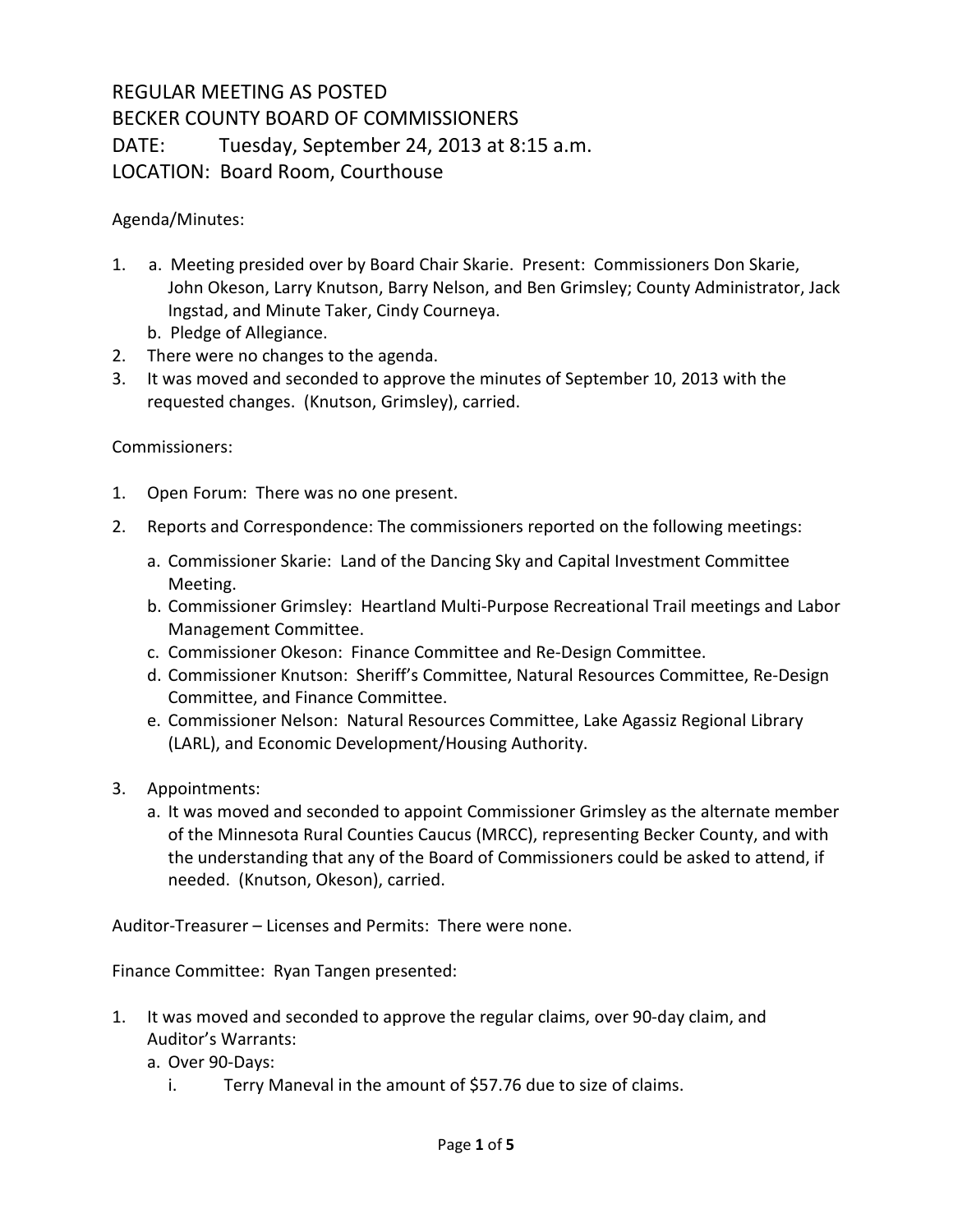- b. Auditor's Warrants: (Tuesday Bills):
	- i. 09/11/2013 in the amount of \$27,614.28
	- ii. 09/17/2013 in the amount of \$72,950.75
	- iii. 09/19/2013 in the amount of \$2,205.78

(Knutson, Okeson), carried.

- 2. It was moved and seconded to approve the expansion of credit card acceptance at the department stations of the Auditor-Treasurer, Planning and Zoning, Highway, Recorder, and East Transfer Station, at an estimated cost of \$1,849.33. (Knutson, Okeson), carried.
- 3. It was moved and seconded to accept the Cash Comparison and Investment Summary for August 2013, as presented. (Knutson, Okeson), carried.
- 4. It was moved and seconded to approve the cancellation of the maintenance agreement with Burlington Township for abandoned Ditch 17, as presented. (Okeson, Grimsley), carried. It was noted that in 2013, Ditch 17 was abandoned and maintenance for the culvert under the township and County roads will now be completed by the County.
- 5. It was recommended to deny the request to increase a part-time truck driver position to full-time for Environmental Services and to allow the employee to continue to work as many hours as needed until the end of the year, and to research the possibility of the employee waiving benefit eligibility.
- 6. It was moved and seconded to approve the third quarter computer purchases for twentythree (23) computers at a cost of \$13,915, plus tax. (Grimsley, Nelson), carried.

Sheriff: John Sieling, Chief Deputy and Joan Stenger, Communications Supervisor presented:

- 1. It was moved and seconded to approve Resolution 09-13-2C, to hire one (1) full-time Sheriff Deputy Sergeant from the current Deputy Sergeant pool list, due to a resignation, and to approve the conditional offer for said hire. (Nelson, Knutson), carried.
- 2. It was moved and seconded to approve Resolution 09-13-2D, with a change in the resolution to read, "to hire two (2) full-time Sheriff's Deputies", and with an anticipated hire date of January 1, 2014. (Okeson, Knutson), carried.
- 3. It was moved and seconded to authorize the establishment of a deputy pool list. (Knutson, Okeson), carried.
- 4. a. Discussion was held in reference to the request to convert two (2) current part-time Communications Officer positions to one (1) full-time position, due to a resignation and recruitment and retention issues.
	- b. It was moved and seconded to approve Resolution 09-13-2B, to authorize converting two (2) current part-time Communications Officer positions to one (1) full-time position. (Nelson, Skarie), carried.
	- c. It was also noted that Dispatch has been experiencing an increase in calls, due in part that in mid 2012, the County started drafting Calls for Service for the Detroit Lakes Police Department because of the office closing earlier, and then also for the Minnesota State Patrol (MSP), due to the local office closure.

Veterans Service: Lauri Brooke presented:

1. It was moved and seconded to approve Resolution 09-13-2A, to authorize Lauri Brooke, the County Veterans Service Officer, to execute the Minnesota Department of Veterans Affairs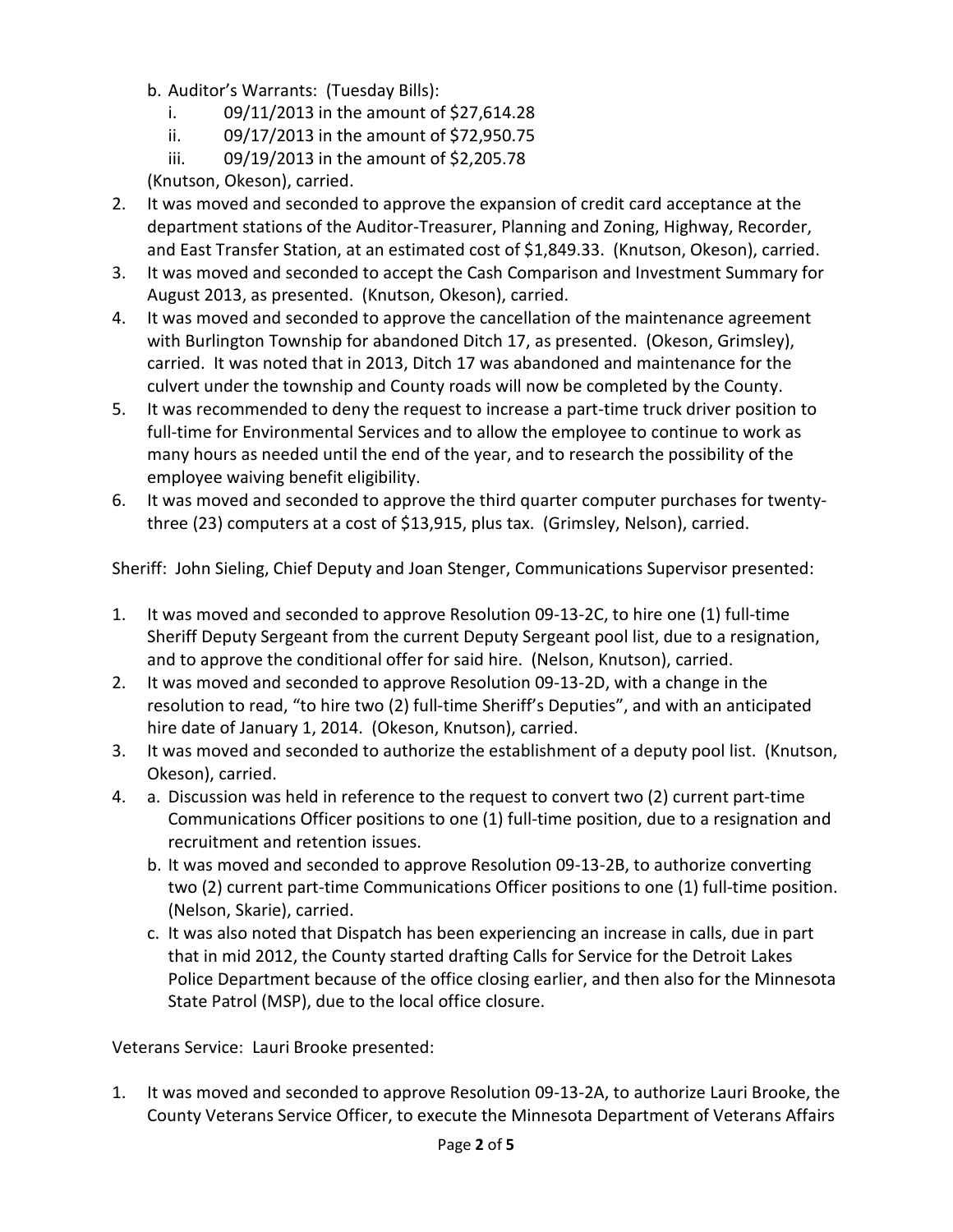(MDVA) Operational Enhancement Grant Contract, as presented. (Okeson, Knutson), carried.

Human Services: Nancy Nelson presented:

- 1. It was moved and seconded to approve the agreement with Lakes and Prairies Community Action Partnership, Inc., to provide administration of all Child Care Assistance Program Services, at an amount of \$50,203.75 for 2014. (Grimsley, Knutson), carried. It was noted that the process has already been approved by the Board.
- 2. It was moved and seconded to approve the Purchase of Service Agreements, as presented, with the Lakes Crisis and Resource Center, Detroit Lakes, and Generations, Inc., Fergus Falls, to provide mental health consultative services for children. (Grimsley, Okeson), carried.
- 3. It was moved and seconded to approve Resolution 09-13-2E, to hire one (1) full-time Financial Eligibility Worker from the Minnesota Merit System. (Grimsley, Knutson), carried.
- 4. It was moved and seconded to approve the Human Services Claims for Human Services, Community Health, and Transit. (Okeson, Nelson), carried.
- 5. A presentation was provided by Ronda Stock, Supervisor/CHS Administrator and Diane Thorson, Ottertail Public Health Director, in reference to the proposed Joint Powers Entity (JPE) for PartnerSHIP 4-Health, the forming of a Community Health Board to include the counties of Clay, Otter Tail, Wilkin, and Becker County, if Becker County chooses to join.

Following discussion, the consensus was to move forward in support of Becker County participating in the process of developing the JPE for PartnerSHIP 4-Health, with the intent for Becker County to merge with the counties of Clay, Otter Tail, and Wilkin to establish one Community Health Board. By joining now, Becker County would be actively involved in the establishment and organization of the entity, including the making of the by-laws. Once an agreement is signed, the recommendation is that each County commits to five years, and if a County chooses to withdraw, to provide a one-year notice to do so.

With the consensus of the Board to move forward with the process, Ms. Stock will return to the Board to present a resolution for action at the next Board meeting on October 8, 2013, for Becker County to participate in the establishment of the JPE for PartnerSHIP 4- Health and to merge with the other counties, as stated, into one Community Health Board.

Planning and Zoning: Patty Swenson presented:

- 1. It was moved and seconded to concur with the Planning Commission, to adopt the Closed Landfill Restricted Ordinance, as presented. (Knutson, Okeson), carried.
- 2. It was moved and seconded to concur with the Planning Commission to approve the request submitted by Bruce Qvammen, for a Certificate of Survey for one tract (Tract A), for property located next door to 16596 Seclusion Pt. Road, in Cormorant Township, Big Cormorant Lake and with a change of zone from Agricultural to Residential for Tract A, based on the fact that it meets the criteria of the ordinance. (Nelson, Knutson), carried.
- 3. The next informational meeting is scheduled for Thursday, October 10, 2013 at 8:00 a.m. in the Third Floor meeting room of the Courthouse.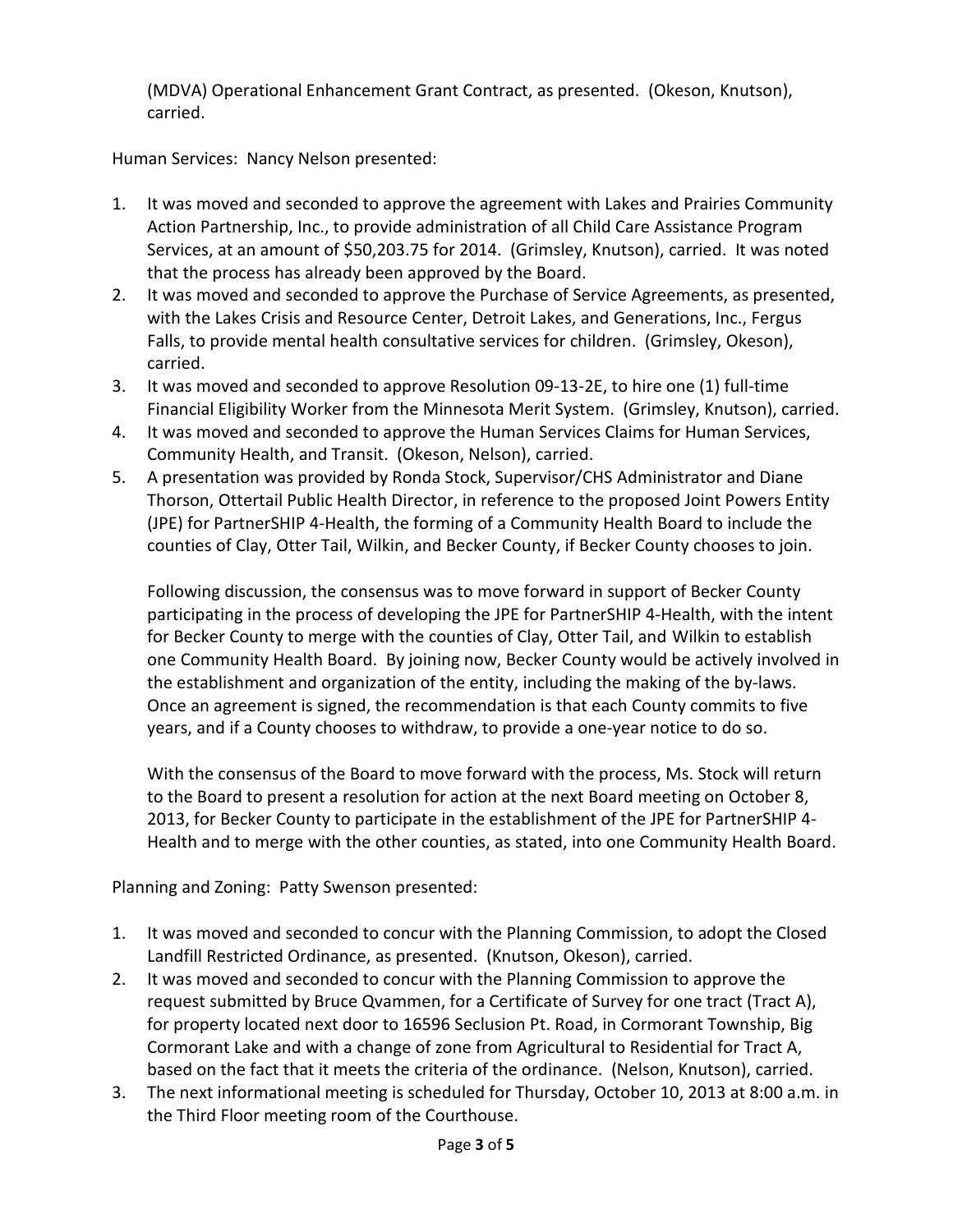Economic Development Authority (EDA): Guy Fischer; Britton Ramsey, Administrative Assistant for Midwest Minnesota Community Development Corporation (MMCDC); and Carrie Johnston, President of the Detroit Lakes Chamber of Commerce presented:

1. A brief summary and overview of the Employer Assisted Housing (EAH) Program was provided. The program is administered by the MMCDC, with the Greater Minnesota Housing Fund (GMHF) providing a match for first-time qualified home buyers. The MMCDC is requesting Becker County's participation in the Down Payment Assistance Program, to create a match incentive program, with funds being used for closing costs or down payments for low to moderate income first-time home buyers. It was moved and seconded to approve Becker County's participation in the Employer Assisted Housing (EAH) Down Payment Assistance Program, utilizing tax abatements, at an amount of up to \$10,000, and with an annual report being provided to Becker County. (Nelson, Grimsley), carried.

Environmental Services: Steve Skoog presented:

- 1. It was moved and seconded to accept the low quote from University Recycling Technologies (URT) and to approve to enter into an E-Waste Service Agreement with URT, and to authorize, County Administrator, Jack Ingstad, to sign said agreement. (Knutson, Okeson), carried.
- 2. It was moved and seconded to authorize the purchase of a new front loading style, 40 CY New Way Compactor Truck and to accept the low quote received from Olympic Sales in Fargo, ND, at an amount of \$220,780, plus an additional \$3,000 for a Jake Brake. (Knutson, Okeson), carried.
- 3. Discussion was held in reference to Resolution 09-13-2F, a request to convert one (1) current part-time Compactor Truck Operator/Transfer Station Attendant position to a full-time position, due to an increase in recycling and workload. No action was taken.
- 4. It was moved and seconded to approve a change order in engineering costs of the 2013 Preliminary Grading Bid package to Wenck, for additional engineering costs to design and bid out a new demolition landfill cell as part of the transfer station building project that is being bid out, with an additional cost of \$3,500, bringing the total project budget to \$10,300. (Knutson, Okeson), carried. It was noted that the Environmental Committee did approve the change order.

Human Resources: Nancy Grabanski presented:

- 1. It was moved and seconded to approve the addition of the Comprehensive Major Medical (CMM) Co-Pay Plan and Voluntary Employees Beneficiary Association (VEBA) Plan to the Human Resources agenda. (Knutson, Grimsley), carried.
- 2. Due to Affordable Care Act (ACA) regulations, changes will need to be made to the current Health Insurance \$750 Deductible Plan for prescription drugs. It was moved and seconded to modify the current Health Insurance \$750 Deductible Plan by adding a separate Max Out-of-Pocket (MOP) Prescription Drug limit of \$2,000 for singles and \$4,000 for families, effective January 1, 2014. (Grimsley, Okeson), carried.